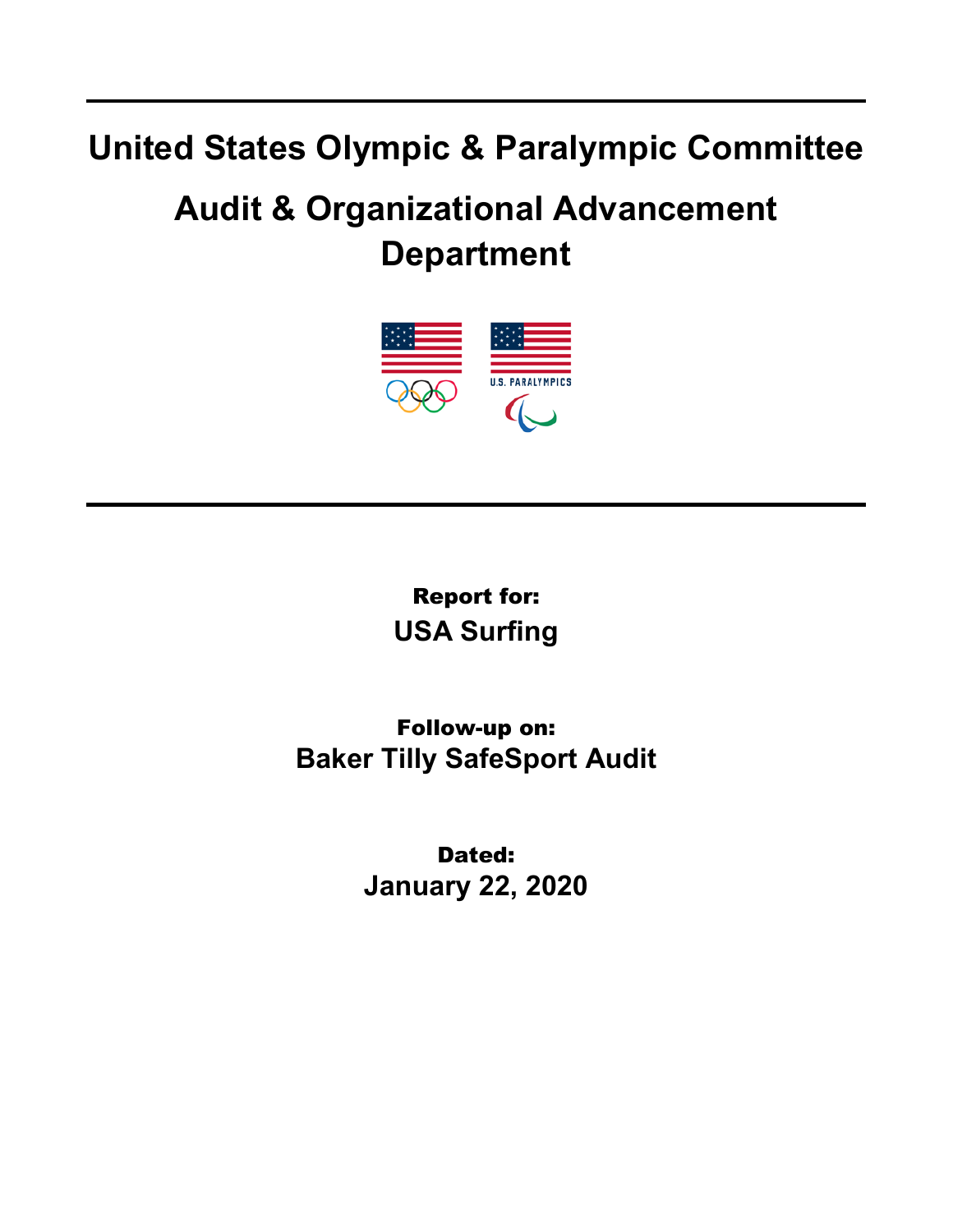



January 22, 2020

Greg Cruse Chief Executive Officer USA Surfing

Dear Greg,

During the second and third quarter of 2018, Baker Tilly Virchow Krause (Baker Tilly) performed a Baker Tilly SafeSport audit of USA Surfing. The purpose of this follow-up letter is to report on the status of recommendation from the Baker Tilly SafeSport audit of USA Surfing dated August 2018. During the 2019 USA Surfing audit, testing was conducted by the Audit & Organizational Advancement Department which was used to verify implementation of the Baker Tilly Safe Sport Audit recommendation. The testing found that the recommendation was in progress. An update will be required during the follow up process of the 2019 USA Surfing audit.

Important to note, as of September 13, 2019, the USOPC Board approved the revised NGB and HPMO Athlete Safety Policy. Auditing of the U.S. Center for SafeSport's (Center) athlete safety requirements now fall under the jurisdiction of the Center. However, the USOPC Audit & Organizational Advancement Department will continue to audit compliance with the USOPC policies and procedures.

We thank you and your staff for assisting in the follow-up review.

Sincerely,

fit Julle

Bridget Toelle, CPA, CIA Vice President, Audit & Organizational Advancement

cc: Wendy Guthrie Denise Parker Onye Ikwuakor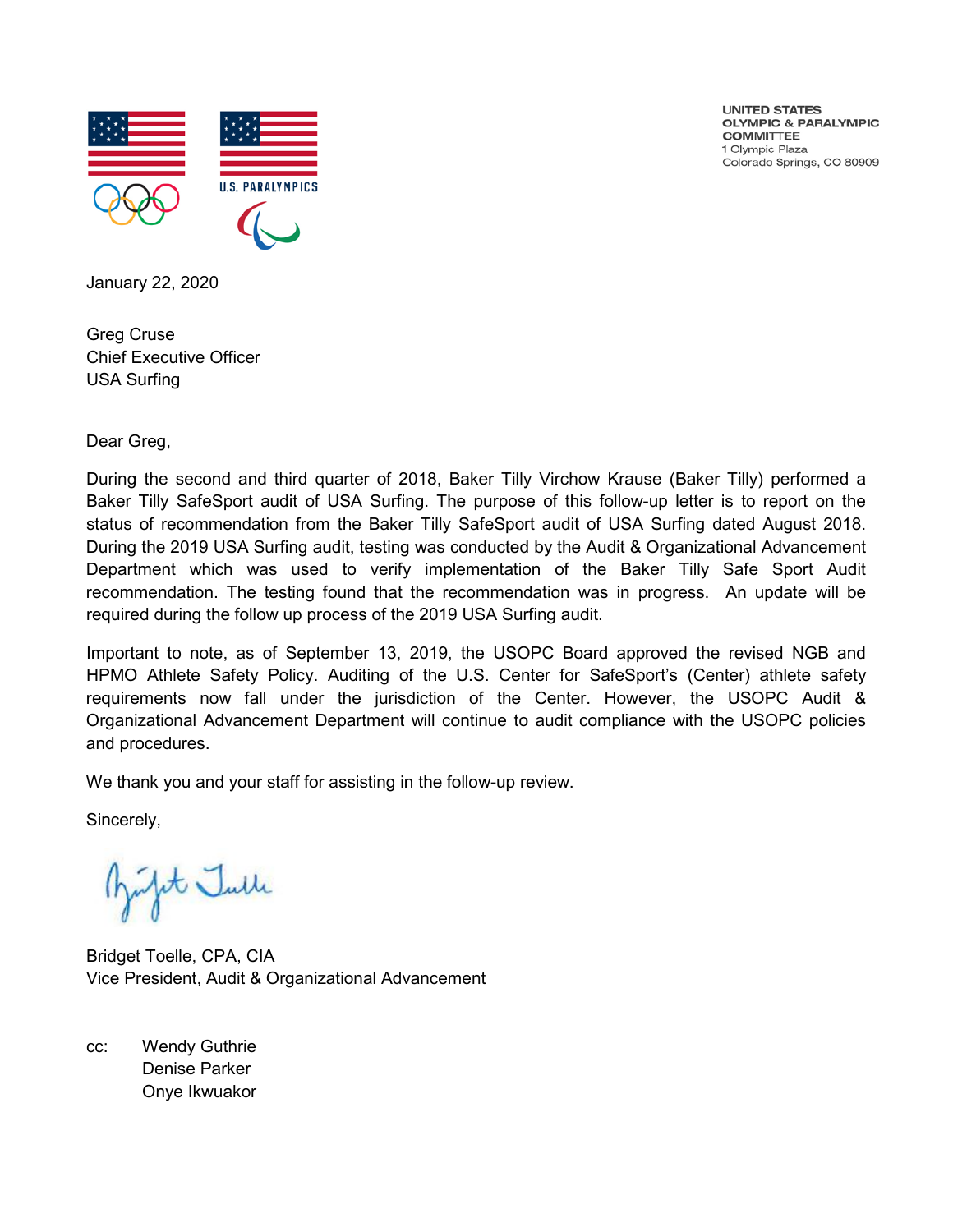

## *Baker Tilly SafeSport Follow-up Report*

**USA Surfing**

| <b>Follow-up</b>   | <b>Recommendation</b>                                                                                                                                                                                                                                                                                                                                                                                                                                                                                                                                                                                                                                                                                                                                                                                                                      | <b>Management</b>                                                                                                                                                                                                                                                                                                                                                                                                                                                                                                                                                                                                                                                                                                                                                                                                                                                                                                                                                                                                                                                                                                                                                                                                                                                                                                                                                                                                                                                        | <b>Follow-up</b>                                                                                                                                                                                                                                                                                                                                   |
|--------------------|--------------------------------------------------------------------------------------------------------------------------------------------------------------------------------------------------------------------------------------------------------------------------------------------------------------------------------------------------------------------------------------------------------------------------------------------------------------------------------------------------------------------------------------------------------------------------------------------------------------------------------------------------------------------------------------------------------------------------------------------------------------------------------------------------------------------------------------------|--------------------------------------------------------------------------------------------------------------------------------------------------------------------------------------------------------------------------------------------------------------------------------------------------------------------------------------------------------------------------------------------------------------------------------------------------------------------------------------------------------------------------------------------------------------------------------------------------------------------------------------------------------------------------------------------------------------------------------------------------------------------------------------------------------------------------------------------------------------------------------------------------------------------------------------------------------------------------------------------------------------------------------------------------------------------------------------------------------------------------------------------------------------------------------------------------------------------------------------------------------------------------------------------------------------------------------------------------------------------------------------------------------------------------------------------------------------------------|----------------------------------------------------------------------------------------------------------------------------------------------------------------------------------------------------------------------------------------------------------------------------------------------------------------------------------------------------|
| <b>Status</b>      |                                                                                                                                                                                                                                                                                                                                                                                                                                                                                                                                                                                                                                                                                                                                                                                                                                            | <b>Response</b>                                                                                                                                                                                                                                                                                                                                                                                                                                                                                                                                                                                                                                                                                                                                                                                                                                                                                                                                                                                                                                                                                                                                                                                                                                                                                                                                                                                                                                                          | <b>Action</b>                                                                                                                                                                                                                                                                                                                                      |
| <b>In Progress</b> | USA Surfing must require that<br>individuals it formally authorizes,<br>approves, or appoints (a) to a<br>position of authority over, or (b) to<br>have frequent contact with athletes<br>complete criminal background<br>checks and education and training<br>requirements in a timely manner and<br>before they have contact with<br>athletes to provide assurance that<br>they are educated on the<br>requirements of the NGB Athlete<br>Safety Policy. USA Surfing must<br>consistently track and verify criminal<br>background checks and education<br>and training requirements are met for<br>all required individuals.<br>USA Surfing should review the<br>testing results and require all<br>covered individuals to complete the<br>necessary requirements (i.e.,<br>criminal background check and/or<br>education and training). | As the new USOC NGB<br><b>Athlete Safety Policy</b><br>requirements have been<br>evolving, so have the policies<br>(as a newly formed 2017<br>NGB) of USA Surfing. Prior to<br>the audit testing period, USA<br>Surfing had trained and<br>checked a very small number<br>of personnel (initial personnel<br>group) prior to March 30, 2018<br>when the CEO underwent<br>testing prior to attending the<br>2018 Winter Olympics. Our<br>two coaches were brought on<br>having been previously<br>background checked (as part<br>of their personal occupational<br>careers) under more rigorous<br>"live scan fingerprint"<br>background check standards<br>than the NCSI service USA<br>Surfing now uses exclusively.<br>The small initial personnel<br>group consisting of the CEO,<br>President, medical director<br>and head coach were all<br>SafeSport trained earlier as<br>well, under the old SafeSport<br>training program/certificate. At<br>the time, as a new NGB, USA<br><b>Surfing SafeSport policies</b><br>were basic, deferring to USOC<br>SafeSport policy via USOC-<br>recommended wording/clause<br>in the USA Surfing bylaws.<br>USA Surfing has since<br>adopted policies that require<br>background checks and<br>SafeSport training of covered<br>individuals every two years, to<br>be completed before contact<br>with athletes begins and within<br>60 days of taking on a new<br>role. An internal audit will be<br>performed bi-annually to | USA Surfing has not<br>fully implemented<br>this<br>recommendation<br>and is in progress of<br>implementation.<br>The 2019 audit of<br><b>USA Surfing</b><br>resulted in some<br>required individuals<br>not completing a<br>background check<br>or education and<br>training. Follow up<br>will continue through<br>the USOPC audit<br>processes. |